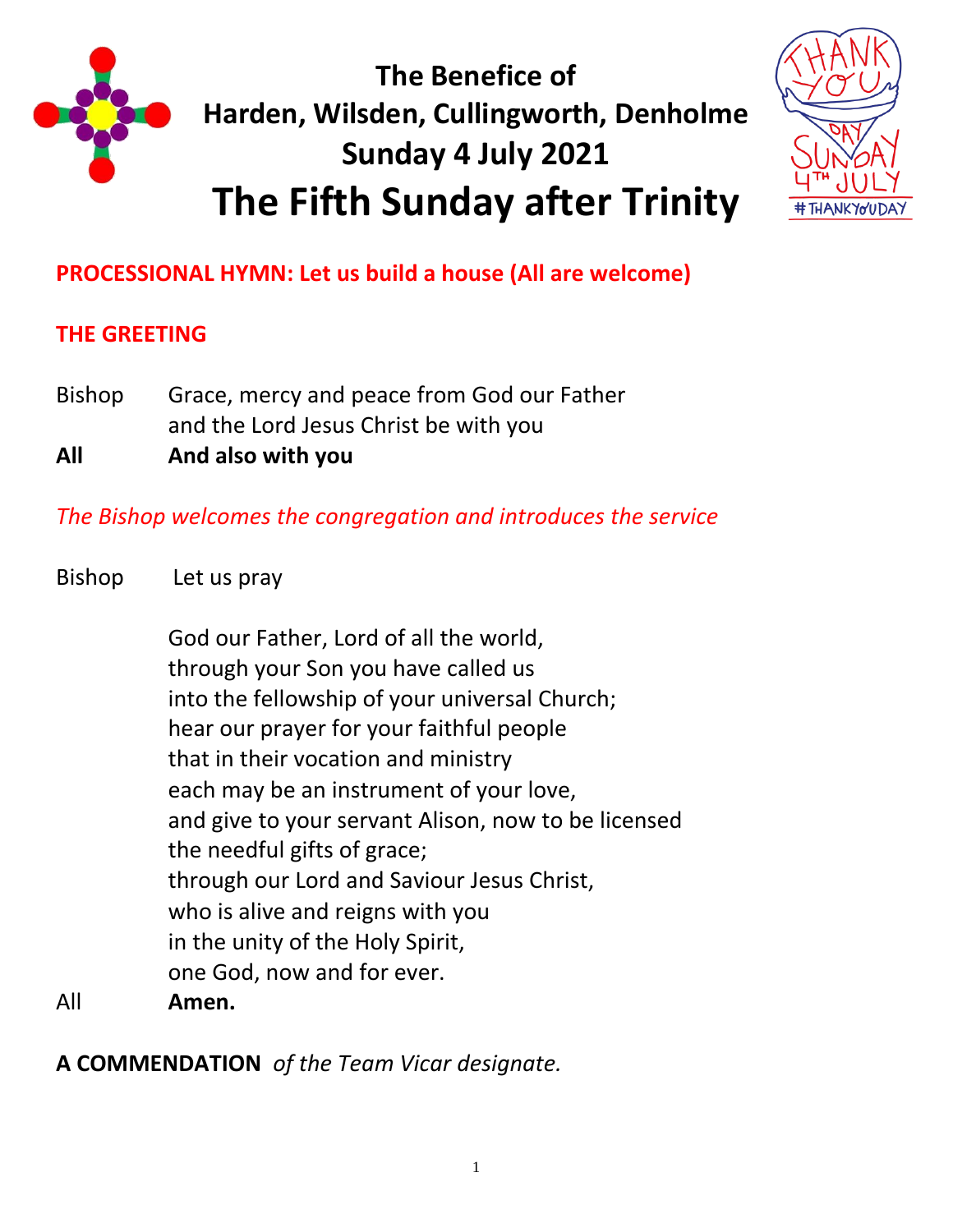#### **THE PRESENTATION**

*A Patron, Churchwardens, and Team Vicar designate stand before the Bishop* 

| Patron                  | Bishop, I present to you the Reverend Alison Wooding who has been<br>chosen to serve as Team Vicar of the Benefice of Harden and Wilsden,<br>Cullingworth and Denholme.                                      |
|-------------------------|--------------------------------------------------------------------------------------------------------------------------------------------------------------------------------------------------------------|
| Warden                  | On behalf of the congregation of St Saviour's, Harden, I confirm that it<br>is our wish that Alison be licensed as Team Vicar of this benefice.                                                              |
| Warden                  | On behalf of the congregation of St Matthew's, Wilsden, I confirm that<br>it is our wish that Alison be licensed as Team Vicar of this benefice.                                                             |
| Warden                  | On behalf of the congregation of St John's, Cullingworth, I confirm that<br>it is our wish that Alison be licensed as Team Vicar of this benefice.                                                           |
| Warden                  | On behalf of the congregation of Denholme Shared Church, I confirm<br>that it is our wish that Alison be licensed as Team Vicar of this benefice.                                                            |
| <b>Bishop</b><br>Priest | Alison, in the name of Christ I warmly welcome you.<br>Do you believe that God is calling you to this ministry?<br>I do.                                                                                     |
| <b>Bishop</b><br>Priest | Are you willing to commit yourself to this new responsibility?<br>With the help of God I am.                                                                                                                 |
| <b>Bishop</b><br>All    | Members of the congregation after due consultation Alison has been<br>chosen to be your new Team Vicar. Will you care for her and support<br>her in her ministry among you?<br>With the help of God we will. |
| <b>Bishop</b>           | My brothers and sisters, as we pray that Alison may be a willing and<br>faithful shepherd of God's people in this place, let us also pray for all<br>who will share in this ministry:                        |

*A moment of silence is kept.*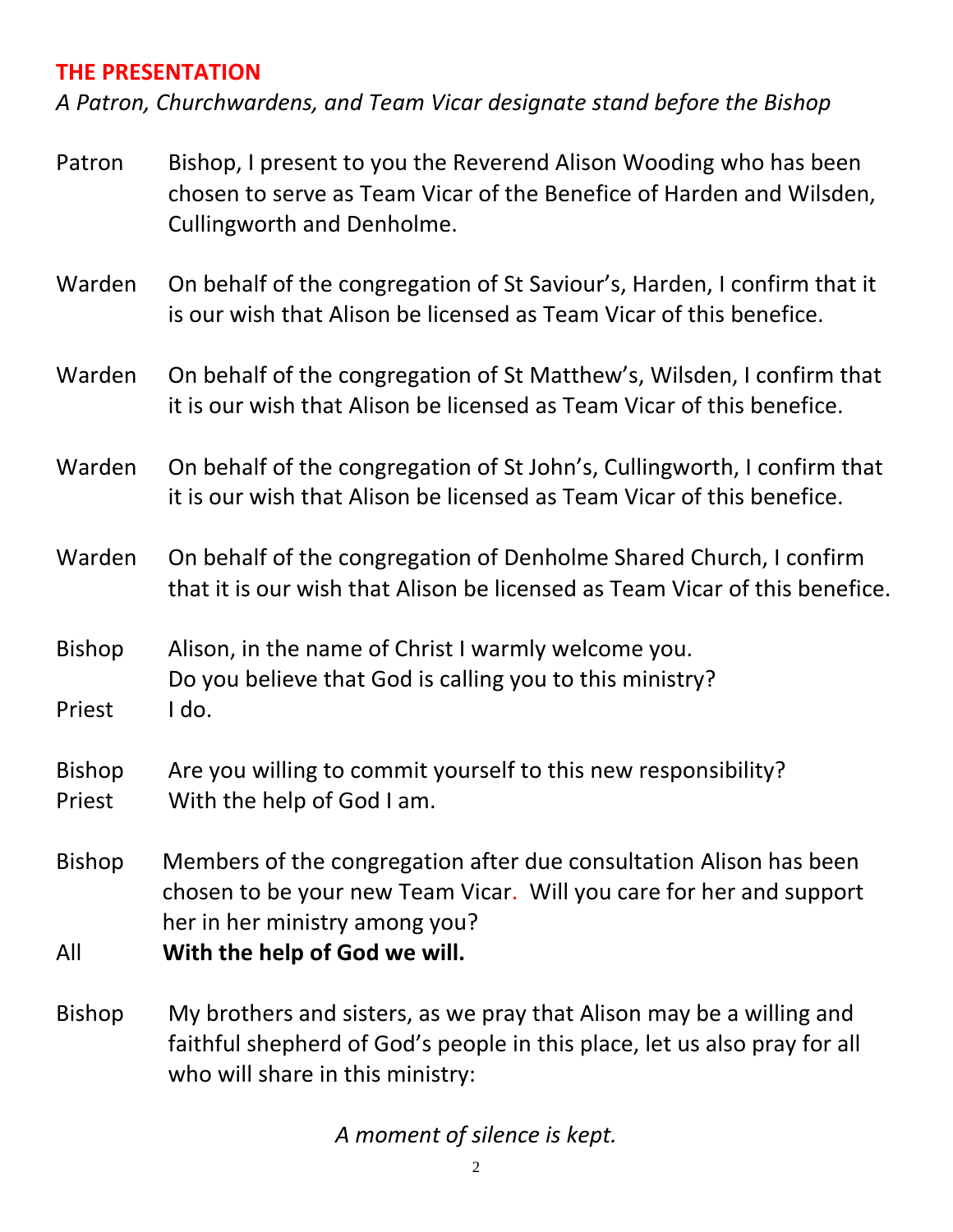God our Father, you call the Church of your Son to proclaim the message of salvation to the world. We thank you that Alison has been called to serve you in this parish. Send your Holy Spirit upon her and upon all who share in her ministry, that through all the life of your Church here your kingdom may be advanced and your name be glorified; through Jesus Christ our Lord. **Amen.**

# **THE READINGS OLD TESTAMENT READING**

## Ezekiel 2:1-5

He said to me: O mortal, stand up on your feet, and I will speak with you. And when he spoke to me, a spirit entered into me and set me on my feet; and I heard him speaking to me. He said to me, Mortal, I am sending you to the people of Israel, to a nation of rebels who have rebelled against me; they and their ancestors have transgressed against me to this very day. The descendants are impudent and stubborn. I am sending you to them, and you shall say to them, 'Thus says the Lord GOD.' Whether they hear or refuse to hear (for they are a rebellious house), they shall know that there has been a prophet among them.

This is the word of the Lord

**All Thanks be to God**

## **HYMN: I cannot tell**

## **NEW TESTAMENT READING**

## Mark 6:1-13

He left that place and came to his home town, and his disciples followed him. On the Sabbath he began to teach in the synagogue, and many who heard him were astounded. They said, 'Where did this man get all this? What is this wisdom that has been given to him? What deeds of power are being done by his hands! Is not this the carpenter, the son of Mary and brother of James and Joses and Judas and Simon, and are not his sisters here with us?' And they took offence at him. Then Jesus said to them, 'Prophets are not without honour, except in their home town, and among their own kin, and in their own house.' And he could do no deed of power there, except that he laid his hands on a few sick people and cured them. And he was amazed at their unbelief.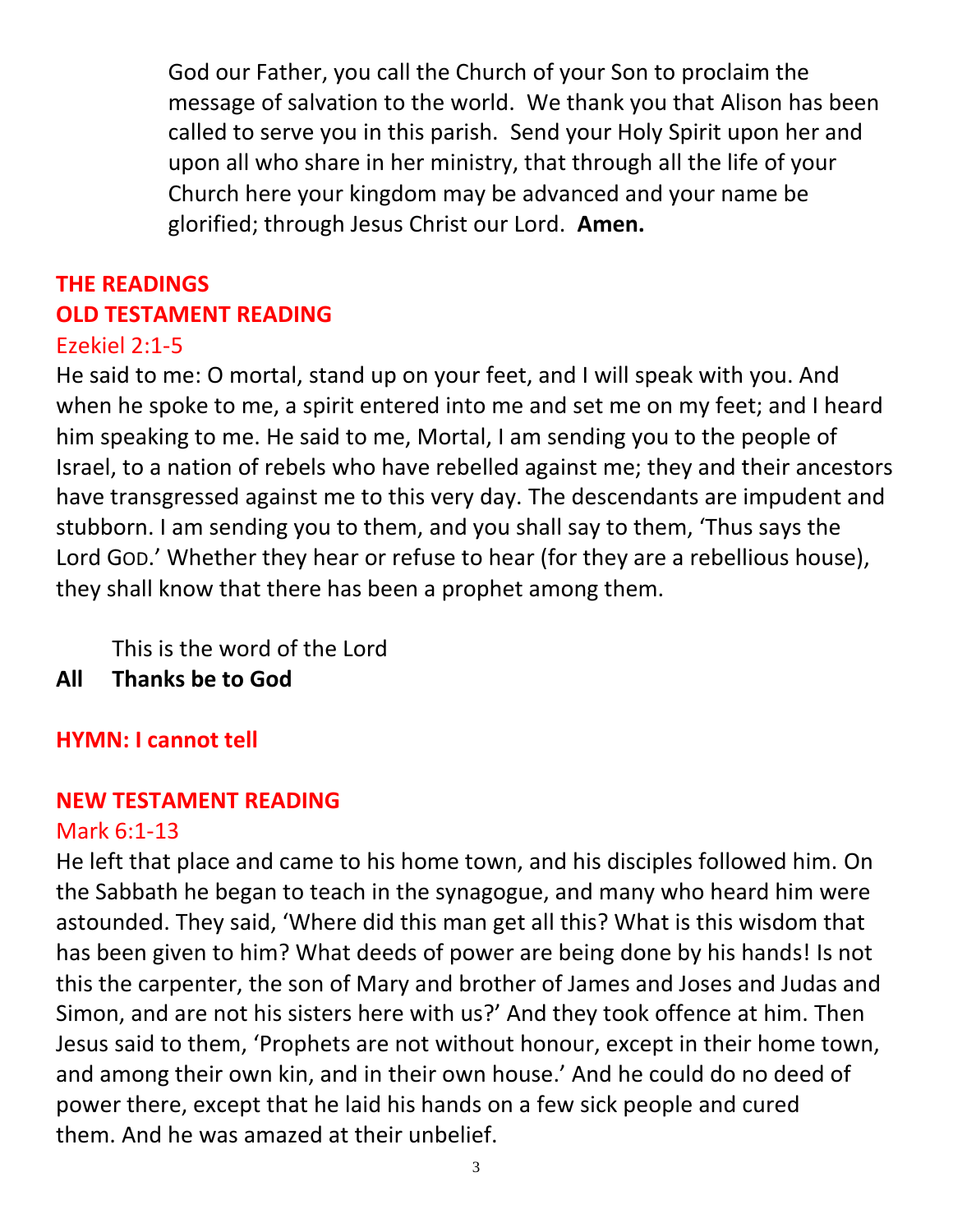Then he went about among the villages teaching. He called the twelve and began to send them out two by two, and gave them authority over the unclean spirits. He ordered them to take nothing for their journey except a staff; no bread, no bag, no money in their belts; but to wear sandals and not to put on two tunics. He said to them, 'Wherever you enter a house, stay there until you leave the place. If any place will not welcome you and they refuse to hear you, as you leave, shake off the dust that is on your feet as a testimony against them.' So they went out and proclaimed that all should repent. They cast out many demons, and anointed with oil many who were sick and cured them.

This is the word of the Lord

**All Thanks be to God**

## **THE SERMON**

## **THE REAFFIRMATION OF ORDINATION VOWS**

- Bishop Alison, before you receive this share in our pastoral charge will you, before God and this congregation, renew your dedication to Christ as a priest of the new covenant?
- Priest I will
- Bishop At your ordination you accepted the responsibility of the priesthood out of love for the Lord Jesus and his church. Are you resolved to unite yourself more closely to him by being diligent in prayer and the study of the Holy Scriptures? Will you continually stir up the gift of God that is within you to make Christ known to all?

Priest With the help of God, I will

- Bishop Are you resolved to be a faithful minister of the mysteries of God, to celebrate the Eucharist and other liturgical services with sincere devotion? Will you strive to fashion your own life and that of your household according to the way of Christ?
- Priest With the help of God, I will
- Bishop Will you promote unity, peace and love among all Christian people, and especially among those whom you serve? Will you do all that is within your power to build up the Church which is the Body of Christ?
- Priest With the help of God, I will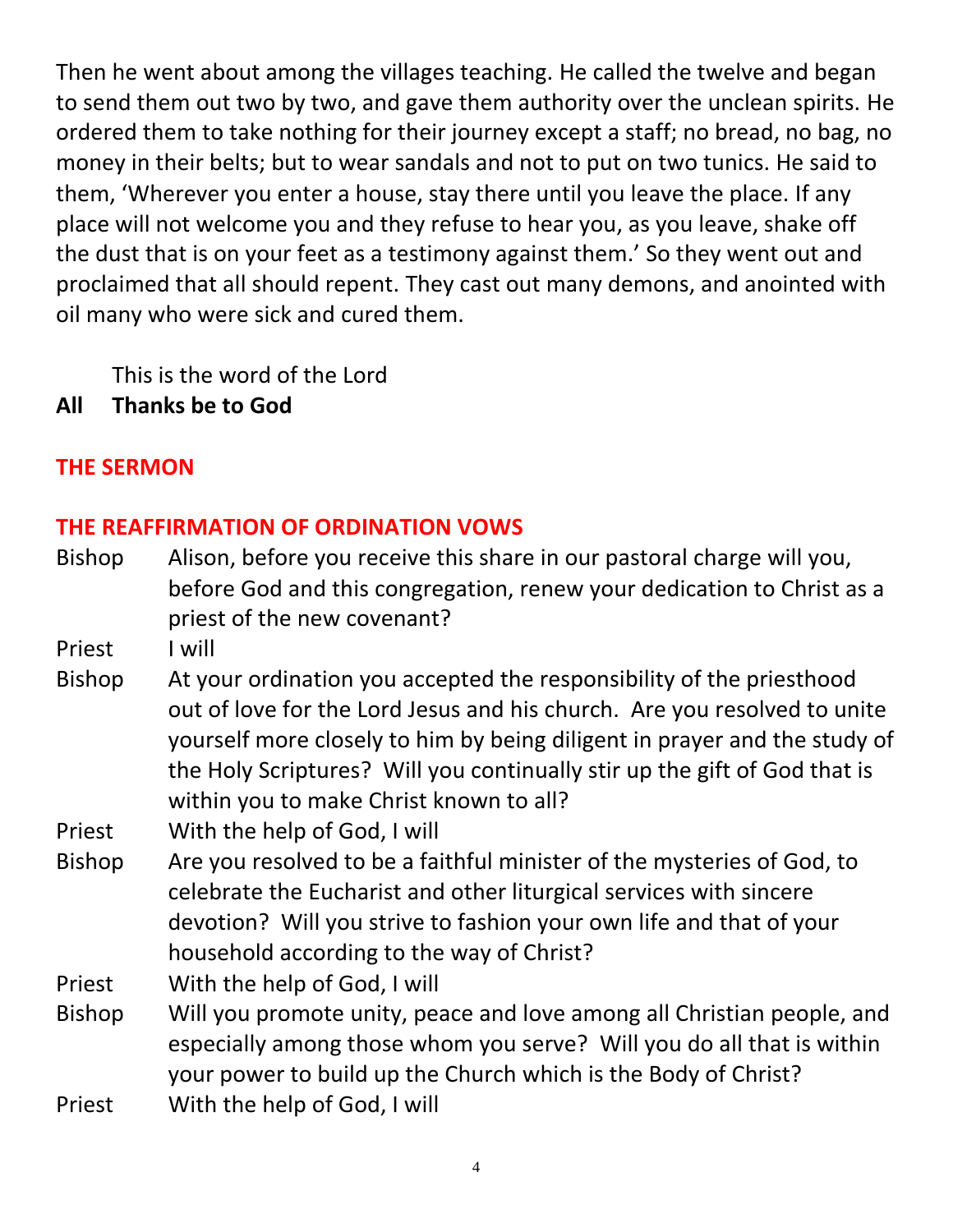## **THE COMMISSION OF THE PEOPLE OF GOD**

Bishop My brothers and sisters, as a new chapter begins in the life of this benefice, let those present who seek to follow Christ now recommit themselves in the service of God and neighbour, in the power of the Holy Spirit, that the good news of salvation may be known in our lives, our homes and our communities.

> Will you continue in the apostles' teaching and fellowship, in the breaking of bread and in the prayers?

- **All With the help of God, we will**
- Bishop Will you persevere in resisting evil and, whenever you fall into sin, repent and return to the Lord?

**All With the help of God, we will**

Bishop Will you proclaim by word and example the good news of God in Christ?

#### **All With the help of God, we will**

- Bishop Will you seek and serve Christ in all people, loving your neighbour as yourself?
- **All With the help of God, we will**
- Bishop Will you acknowledge Christ's authority over human society, by prayer for the world and its leaders, by defending the weak, and by seeking peace and justice?
- **All With the help of God, we will**
- Bishop May Christ dwell in your hearts through faith, that you may be rooted and grounded in love and bring forth the fruit of the Spirit. **All Amen**

#### **THE DECLARATION OF ASSENT AND THE OATHS**

*The Team Vicar designate and Archdeacon stand before the Bishop*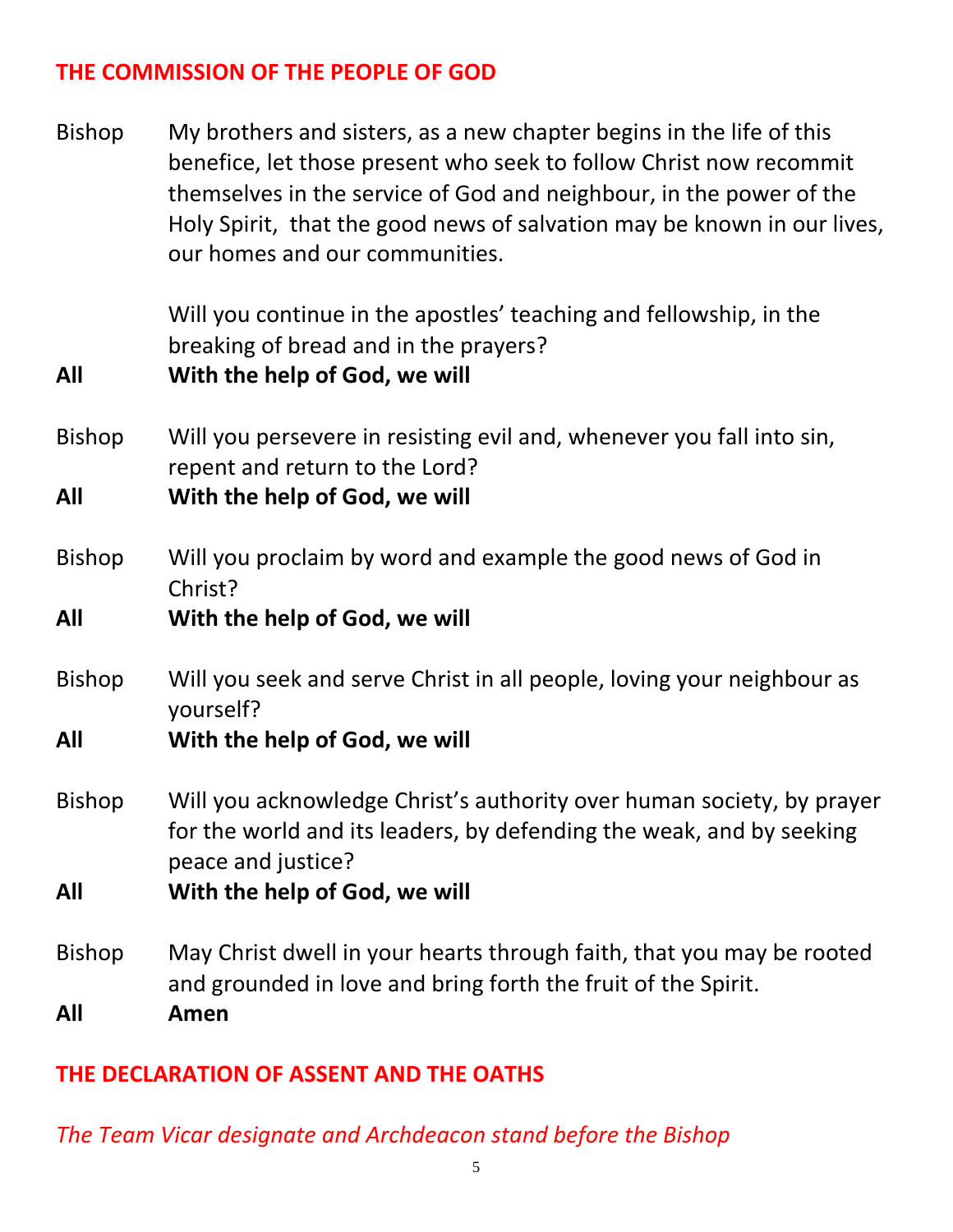## Archdeacon

I confirm that Alison has made the Declaration of Assent and taken the Oath of Allegiance to Her Majesty Queen Elizabeth II and the Oath of Canonical Obedience to the Bishop of Leeds.

## **THE LICENSING**

*The Team Vicar designate stands before the Bishop. The Bishop reads the licence and places it in the priest's hands saying*

Bishop Receive by this licence the ministry which is both mine and yours: in the name of the Father and of the Son and of the Holy Spirit.

## *The Bishop then blesses the new Team Vicar, saying:*

The God of peace, who brought again from the dead our Lord Jesus Christ, that great shepherd of the sheep, through the blood of the eternal covenant, make you perfect in every good work to do his will, working in you that which is well pleasing in his sight; and the blessing of God Almighty, the Father, the Son and the Holy Spirit come down upon you and remain with you always

Team VicarAmen

## *The Archdeacon leads Alison to the customary seat of the Team Vicar*

Archdeacon:

Alison*,* I place you in the seat of the Team Vicar of this parish. Lead and hold this benefice in prayer and may God the Holy Trinity make you strong in faith and love, defend you on every side, and guide you in the ways of truth and peace.

**All Amen** 

## **THE WELCOME**

## *The Archdeacon and the Team Vicar go to the chancel steps*

Archdeacon People of God, I present to you Alison as your new Team Vicar.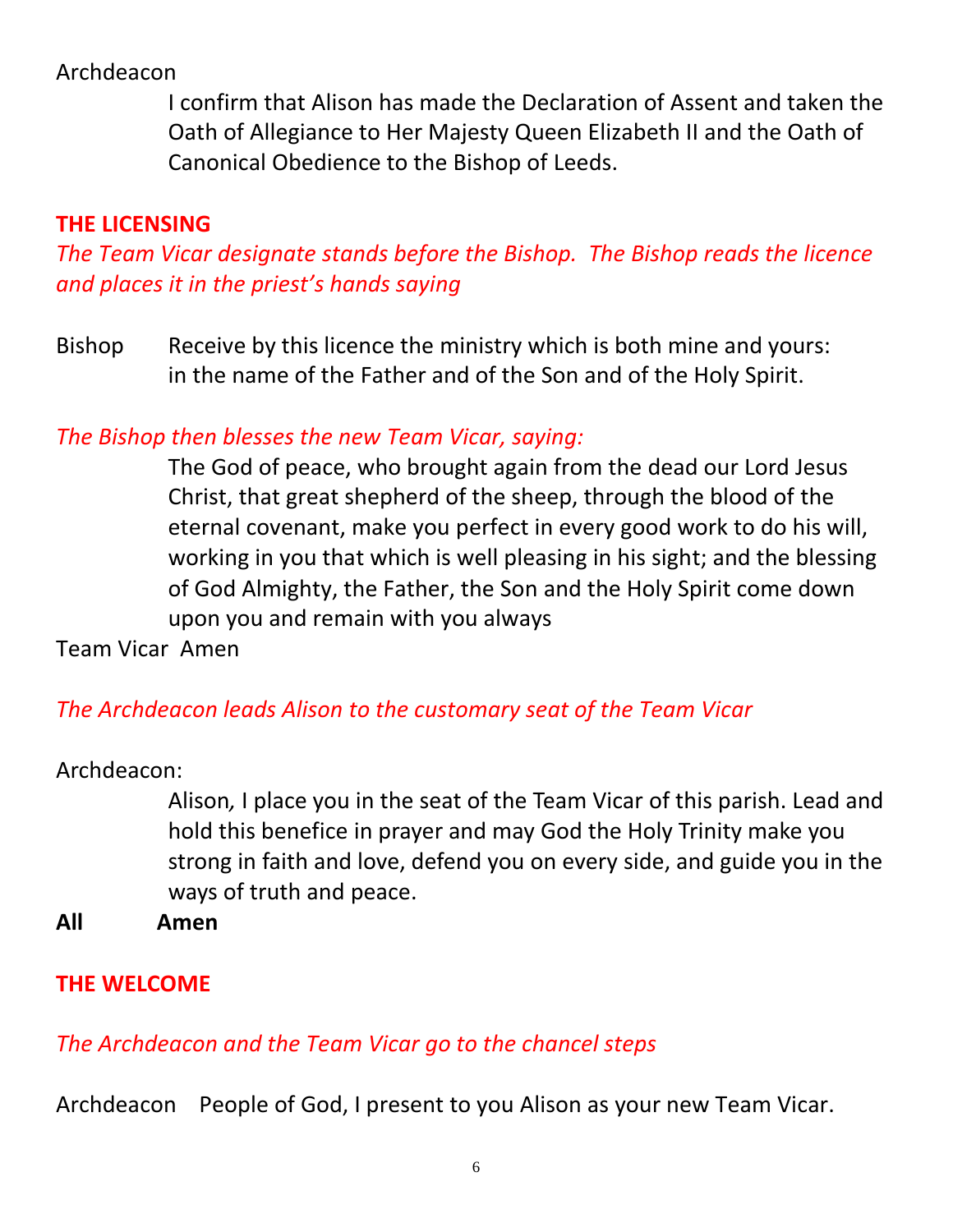*The Archdeacon introduces leaders from the Church and Community who welcome Alison as the new Team Vicar*

Priest Thank you for your welcome. I look forward to sharing the life of this community and will seek to serve God faithfully among you.

*The benefice also welcomes The Rev'd Anna Lumb who was ordained Deacon yesterday. Anna is introduced by the Interim Team Rector and she reads out her licence.*

#### **PRAYERS OF INTERCESSION**

*The new Team Vicar leads the congregation in prayer ending with The Lord's Prayer*

*The Team Vicar gives the notices*

#### **HYMN: How shall I sing that majesty?**

*during which a collection is taken for the Diocesan Overseas Links.* 

#### **COMMITMENT TO SHARED MINISTRY**

- Bishop St Paul says of the ascended Christ: the gifts he gave were that some would be apostles, some prophets, some evangelists, some pastors, some teachers, to equip the saints for the work of ministry, for building up the Body of Christ. People of God in this place, will you encourage one another's gifts and ministries, build up your common life and serve Christ here?
- **All We will**

#### *A Bible is brought forward with the words:*

- Reader Alison, we share with you the Holy Scriptures: we study and share God's Word.
- **All Together, by God's grace, we go to receive and proclaim his holy Gospel.**